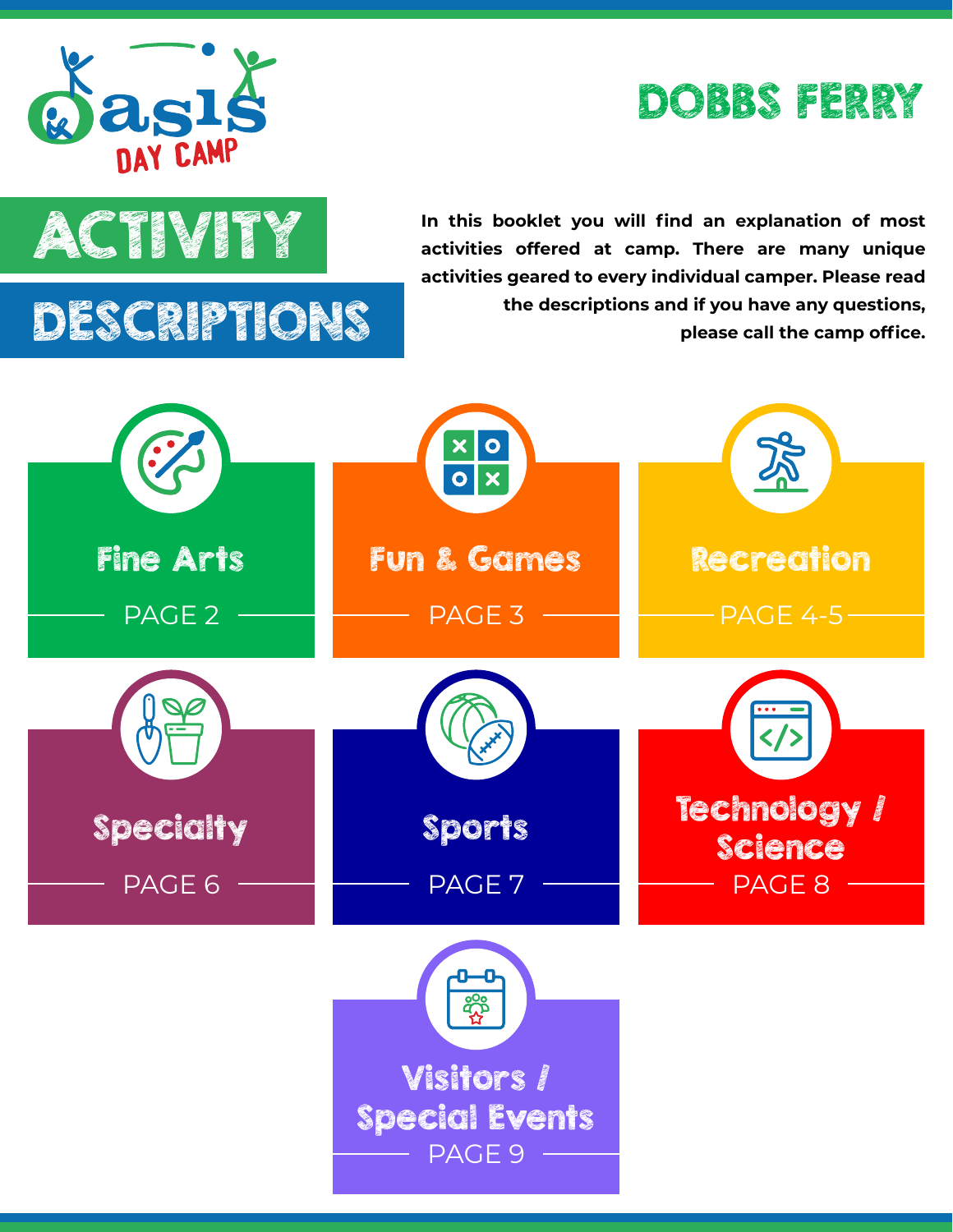

## Arts & Crafts

| <b>FRIENDSHIP BRACELETS</b>                    | Learn different types of intricate designs and patterns to make<br>amazing bracelets for yourself and friends.                                                                                                                                                |
|------------------------------------------------|---------------------------------------------------------------------------------------------------------------------------------------------------------------------------------------------------------------------------------------------------------------|
| <b>JEWELRY &amp; BEAD MAKING</b>               | Learn how to make your own necklaces, bracelets and earring<br>using beads. Wear your own or make them                                                                                                                                                        |
| <b>SLIME, SLIME ALL THE TIME</b>               | Be prepared to get messy!!! Campers will make Fluffy Slime, Neon<br>Green Ooze, Unicorn Slime, Spider Web Slime, and Rainbow Slime.                                                                                                                           |
| <b>EVERYTHING GLITTER</b><br>** New for 2022** | Campers use glitter and many different types of glitter<br>to decorate signs, and posters.                                                                                                                                                                    |
| <b>CHALK ART</b>                               | Campers will use chalk to create unique drawings, chalk facilitates excellent color<br>control and blending abilities.                                                                                                                                        |
| <b>TIE DYING</b>                               | Campers will learn how to create abstract paintings.                                                                                                                                                                                                          |
| <b>LANYARD</b>                                 | Campers will learn how to make lanyard bracelets and keychains.                                                                                                                                                                                               |
| <b>TISSUE PAPER CRAFTS</b>                     | campers will used tissue paper to create flowers, sun catchers,<br>butterflies, and coasters                                                                                                                                                                  |
| <b>PAPIER MÂCHÉ</b>                            | Bowls, lanterns, ornaments, jewelry, and dinosaur eggs are just a few of the<br>options campers will create using paper, fabric, and glue!                                                                                                                    |
| <b>DRAWING</b>                                 | Campers will learn to use different ways to create drawings, using techniques of producing images on a surface<br>usually paper. They will use different types of drawing utensils which include, but not limited to ink, chalk,<br>marker, paint, or crayon. |
| <b>PAINTING</b>                                | $=$ $=$                                                                                                                                                                                                                                                       |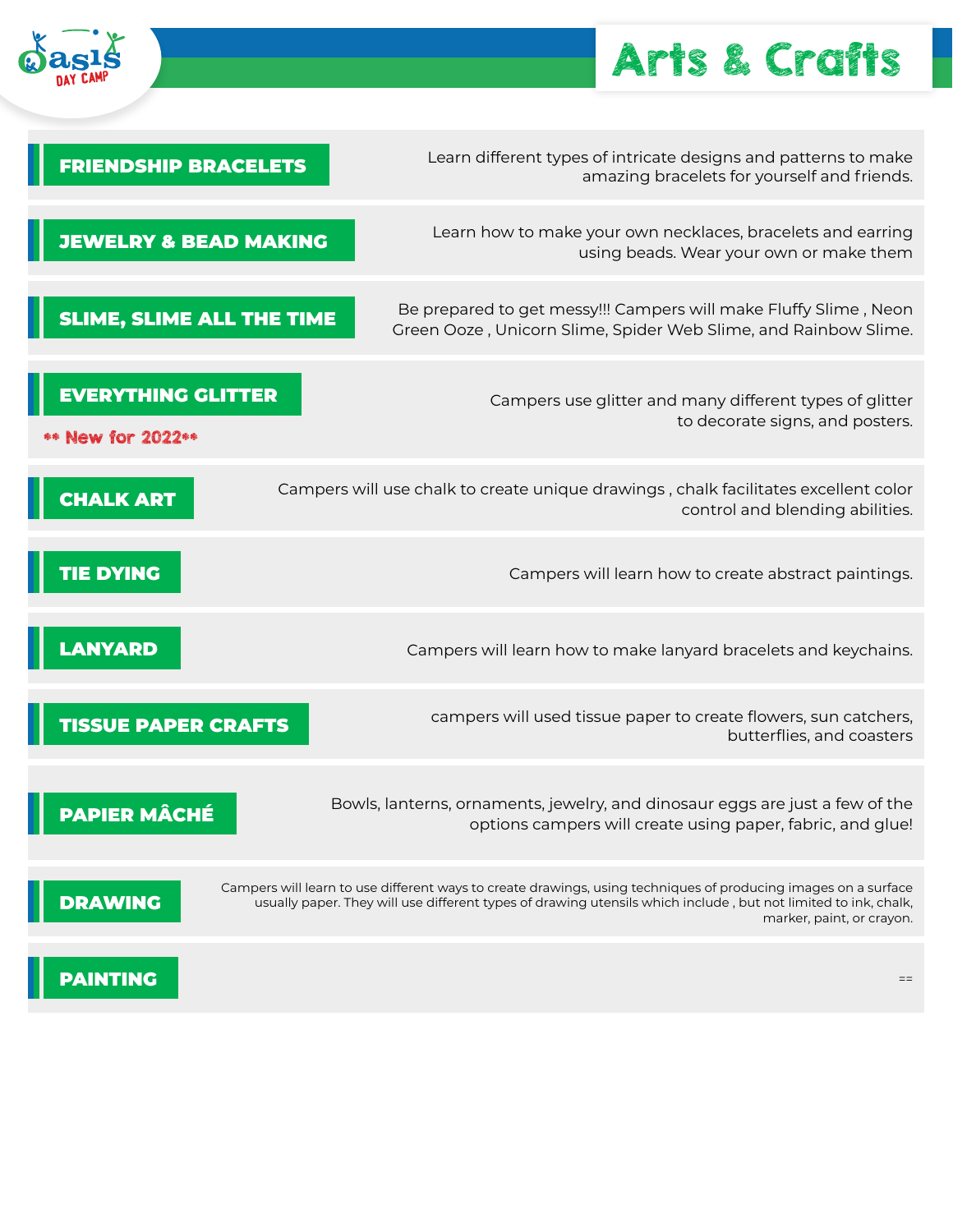

### Fun & Games

| <b>BACKYARD GAMES</b><br>** New for 2022** (Spikeball, Latterball, Cornhole, & more!) | Kan-Jam, cornhole, ladder toss and horseshoes<br>are some of the activities you will find in the<br>backyard games.                                                                                                                                                                                          |
|---------------------------------------------------------------------------------------|--------------------------------------------------------------------------------------------------------------------------------------------------------------------------------------------------------------------------------------------------------------------------------------------------------------|
| <b>HIT THE DECK</b>                                                                   | Safe game of dodgeball. Instead of trying to hit your friends with the ball, you<br>have to try and outsmart them by knocking down their bowling pins.                                                                                                                                                       |
| <b>KEEP IT UP</b>                                                                     | Each group stays within the activity area and plays a game of "keep it up" by<br>hitting a ball into the air to pass it to each other. Campers work together to<br>prevent the ball from hitting the floor.                                                                                                  |
| <b>SCAVENGER HUNTS</b><br>** Enhanced for 2022 **                                     | Campers will be given a list and then scavenge<br>around and find, smell or do all of the things on their list.                                                                                                                                                                                              |
| <b>SEL BASED TEAM BUILDING ACTIVITIES</b>                                             | Team building activities s are an easy way to engage<br>campers and support campers who struggle with<br>communication and social skills.                                                                                                                                                                    |
| <b>STORY TIME</b><br>* (Lower Camp)                                                   | Campers will be transported into far away lands during story time. They will<br>have fun with stories, songs, and more, that encourage development of early<br>literacy skills in young children,.                                                                                                           |
| <b>GA-GA</b>                                                                          | Ga Ga is played in a huge octagon put using a foam dodgeball. Players can hit the ball<br>with their hands but can't pick up the ball and throw it. IF the ball touches a player from<br>the knows down they are out. Last player in the out wins.                                                           |
| <b>CAPTURE THE FLAG</b>                                                               | Capture the Flag is a classic team game played indoors or outdoors. Two<br>teams each have their own color flag placed in their "home base." The<br>objective is to steal the other team's flag and take it to their own base. Players<br>can tag or capture opposing players if they enter enemy territory. |
| <b>DODGEBALL THEMED GAMES</b>                                                         | $=$ $=$                                                                                                                                                                                                                                                                                                      |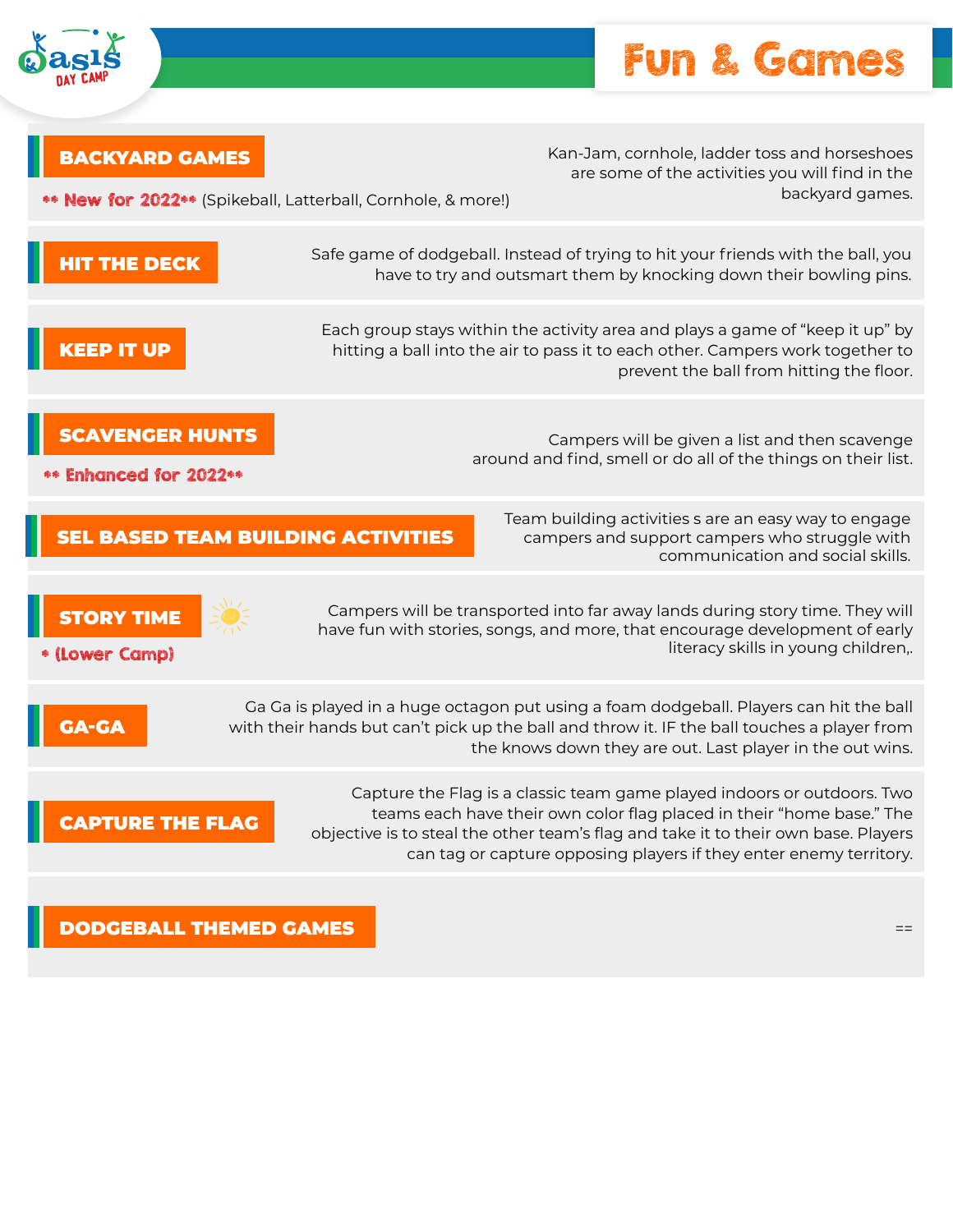|                                                                   | Recreati                                                                                                                                                                                                                                                                                                                                                  |
|-------------------------------------------------------------------|-----------------------------------------------------------------------------------------------------------------------------------------------------------------------------------------------------------------------------------------------------------------------------------------------------------------------------------------------------------|
| <b>EAMPER CHOICE TIME</b>                                         | During the week, campers will have the opportunity to CHOOSE the<br>activities in which they'd like to participate!                                                                                                                                                                                                                                       |
| <b>NATURE WALKS</b><br><b>ALONG OUR SPECIAL</b><br><b>OUADUCT</b> | $==$                                                                                                                                                                                                                                                                                                                                                      |
| <b>DANCE</b>                                                      | Campers will enjoy learning dances such as: Cha Cha Slide, Cotton<br>Eye Joe and the Cupid Shuffle.                                                                                                                                                                                                                                                       |
|                                                                   | $==$                                                                                                                                                                                                                                                                                                                                                      |
| * (Lower Camp)                                                    | Campers will sing, and play with musical instruments. They will learn about<br>rhythm and beats while also learning about different genres of music.                                                                                                                                                                                                      |
| <b>NNING BASES</b>                                                | Two kids would be selected to be "it", one at each base. The other<br>kids would divide and go to the bases. The game started by the<br>two kids who were "it" tossing the ball to each other. The object of                                                                                                                                              |
|                                                                   | $==$                                                                                                                                                                                                                                                                                                                                                      |
| <b>PEDAL CAR RACES</b>                                            | $==$                                                                                                                                                                                                                                                                                                                                                      |
| <b>PAPER SCISSORS</b>                                             | Hula Hoop Showdown: This game takes Rock, Paper, Scissors to a whole new level! Students<br>must jump into each hoop to move across the board. Their goal is to make it to another teams<br>cone in order to earn one of their tokens to take back to their team's bucket. As the student is<br>jumping, they can come head to head with another student. |
| <b>EAL THE BACON</b>                                              | The person who gets the "bacon" first tries to run across his/her team's goal line without being<br>tagged. The person whose number was called who did not get the "bacon" should try to tag the<br>other player before they get across the goal line. Once someone is tagged or gets across their goal<br>line, the round is over.                       |
| <b>G GAMES</b><br>** Enhanced for 2022**                          | Campers will enjoy playing many different types of tag such as: Freeze Tag,<br>Turtle Tag, Blob Tag, Link Tag and Bandage Tag.                                                                                                                                                                                                                            |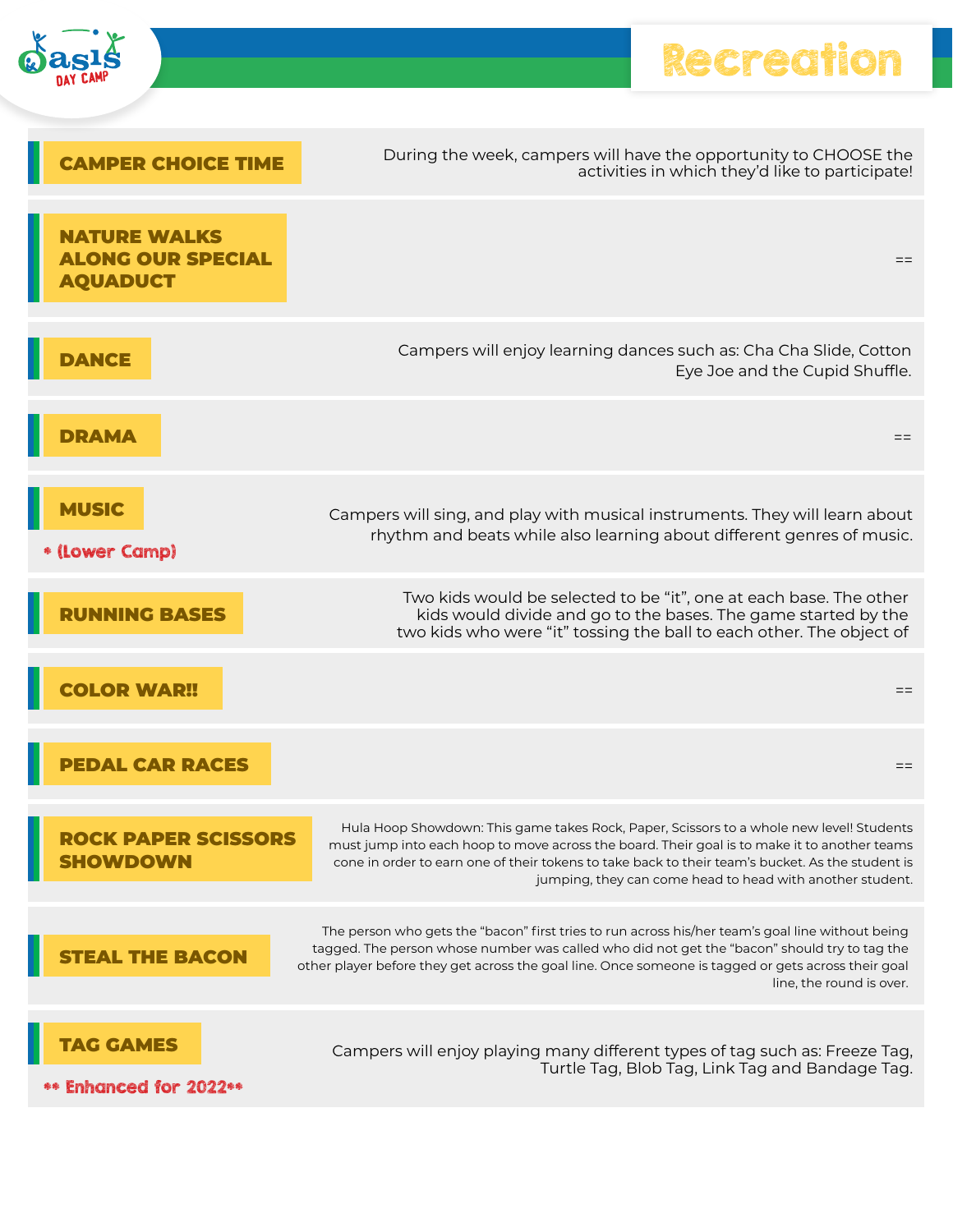

F

| <b>DAY CAMP</b> |
|-----------------|
|-----------------|

| <b>AATE FRISBEE</b>                      | Ultimate is a non-contact, self-refereed team sport played with a flying disc frisbee. The aim of<br>the game-Two teams of seven players compete on a playing field about the same length as a<br>football field, but narrower. At each end of the playing field there is an end zone. Each team de-<br>fends one end zone. |
|------------------------------------------|-----------------------------------------------------------------------------------------------------------------------------------------------------------------------------------------------------------------------------------------------------------------------------------------------------------------------------|
| <b>FOUR SQUARE</b>                       | Four square is a ball game played among four players on a square court divided into quadrants.<br>The objective of four square is to eliminate other players to achieve the highest rank on the court,<br>and this is done by bouncing the ball back and forth between quadrants.                                           |
| <b>NOCKOUT</b>                           | Knockout (is a fun basketball game that a team or a group of friends can play as a way<br>to increase common basketball skills such as free throw shooting and rebounding.                                                                                                                                                  |
| <b>OBSTACLE COURSE</b><br>OF ALL DESIGNS | Campers will run through a series of challenging physical obstacles an individual,<br>or team usually while being timed. Obstacle courses can include running, climbing,<br>jumping, crawling, swimming, and balancing elements with the aim of testing speed,                                                              |
| ** Enhanced for 2022**                   | endurance and agility.                                                                                                                                                                                                                                                                                                      |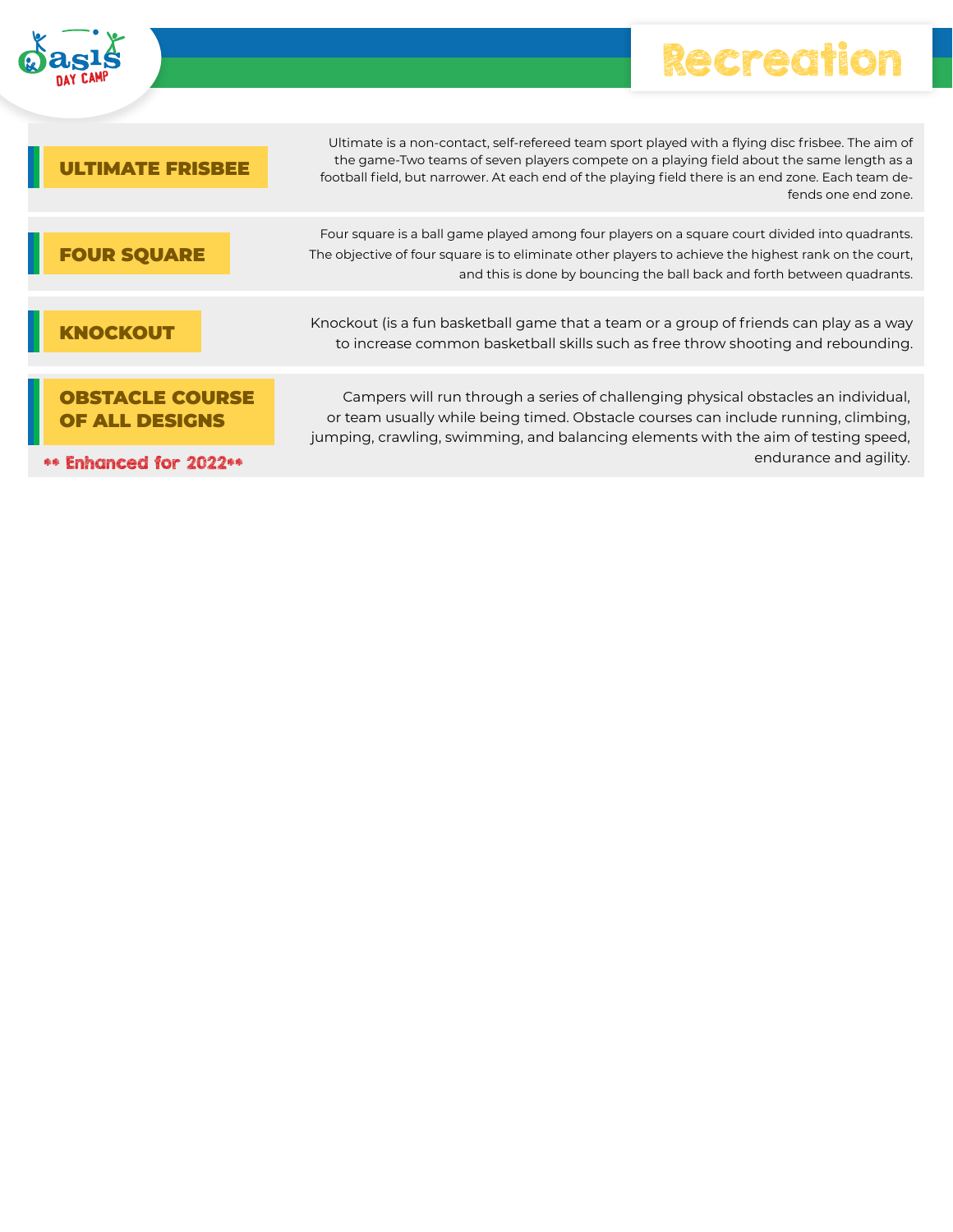

# Specialty

ł

 $\frac{1}{\sqrt{2}}$ 

| <b>GAME ROOM</b>                           | Campers can play checkers, chess, Connect Four, Uno. This activity<br>room encourages socialization and friendly competition.                                                                                |
|--------------------------------------------|--------------------------------------------------------------------------------------------------------------------------------------------------------------------------------------------------------------|
| <b>GARDENING</b><br>** New for 2022**      | Campers will learn how to plant and care for a little garden of their own.                                                                                                                                   |
| <b>LEGO ROOM</b>                           | Campers will use their imagination to build whatever you can dream of or<br>choose to build from the many Lego kits like a pirate ship, robots, house and<br>more We have beginner Lego sets to expert sets. |
| YOGA                                       | Various styles of yoga combine physical postures, breathing<br>techniques, and meditation or relaxation. It involves movement,                                                                               |
| <b>DANCE</b>                               | Campers will enjoy learning dances such as: Cha Cha Slide, Cotton<br>Eye Joe and the Cupid Shuffle.                                                                                                          |
| <b>DRAMATIC PLAY</b><br><b>IMAGINATION</b> | A type of play in which children assume various roles and act them out.<br>Dramatic play engages the imagination, builds confidence, and pre-pares<br>young campers to tackle real life situations.          |
| <b>GO KARTS</b>                            | Campers can drive a Go Kart around our track  Flags are used to signal to<br>campers when to go and when to slow down.                                                                                       |
| <b>MARTIAL ARTS</b>                        | Campers will learn an array of skills such as: Increased focus and concentration, self<br>confidence, respect, making friends and improved social                                                            |
| <b>IMAGINATION PLAYGROUND</b>              | Campers will play with big foam blocks that are basically a<br>portable playground that can turn any space into a place for<br>learning, social interactions, and open-ended play.                           |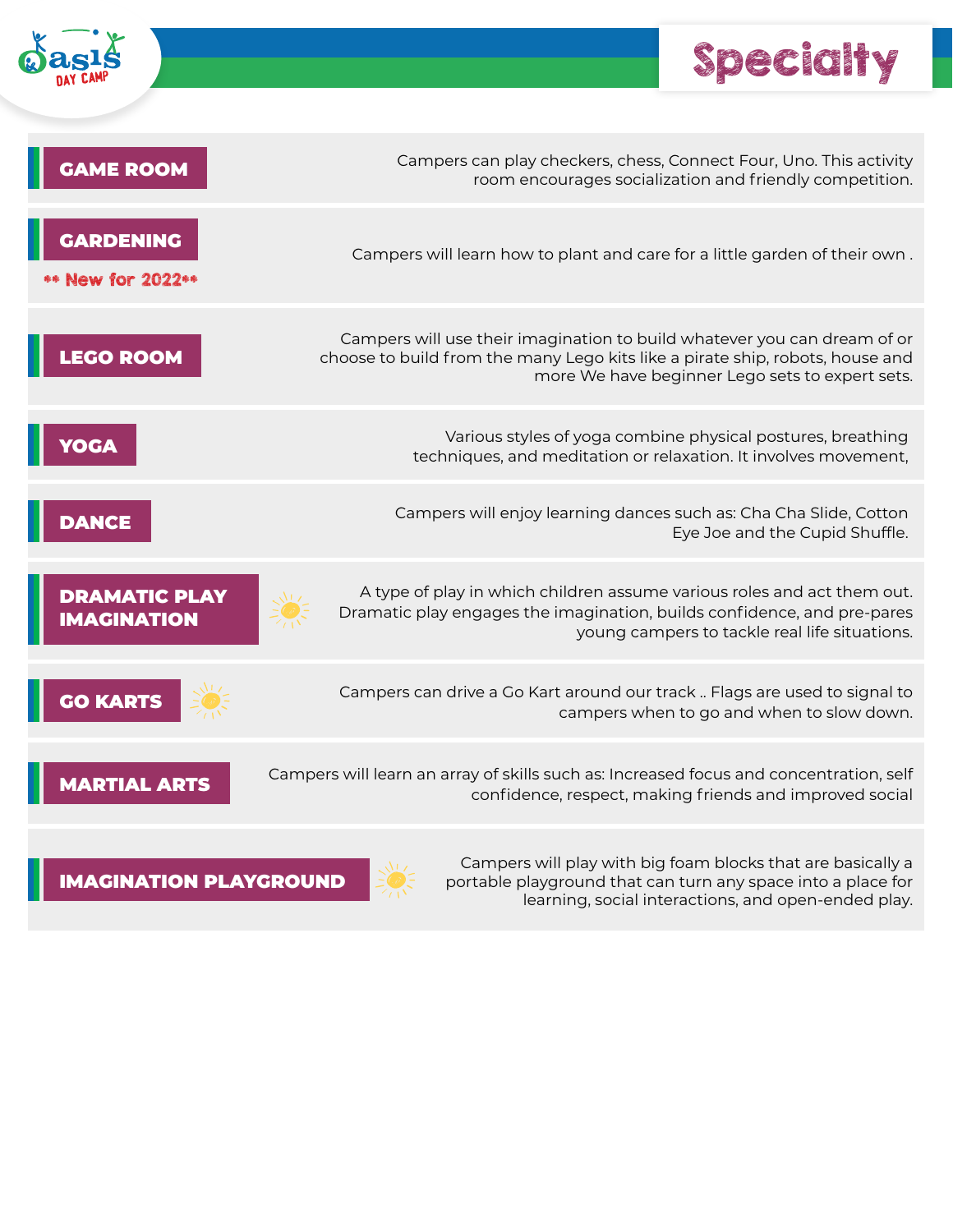



#### INSTRUCTIONAL & FREE SWIM  $\equiv$

| Campers will learn an array of skills such as: Increased focus and concentration, self<br>confidence, respect, making friends and improved social                                                                                                                                                                                      | <b>MARTIAL ARTS</b>      |
|----------------------------------------------------------------------------------------------------------------------------------------------------------------------------------------------------------------------------------------------------------------------------------------------------------------------------------------|--------------------------|
| Learn the basic of passing, kicking, and defense. Campers will strengthen their skills<br>through scrimmages and games. Join us on the soccer field for this high-energy game!                                                                                                                                                         | <b>SOCCER</b>            |
| Basketball is a game played between two teams of five players each on a rectangular<br>court, usually indoors. Each team tries to score by tossing the ball through the<br>opponent's goal, an elevated horizontal hoop and net called a basket. Campers will<br>learn to play "Knock Out", "Horse" as well as traditional basketball. | <b>BASKETBALL</b>        |
| Baseball is a bat-and-ball game played between two opposing teams, of nine players<br>each, that take turns batting and fielding. The game proceeds when a player on the<br>fielding team, called the pitcher, throws a ball which a player on the batting team<br>tries to hit with a bat.                                            | <b>BASEBALL</b>          |
| $==$                                                                                                                                                                                                                                                                                                                                   | <b>KICKBALL</b>          |
| Similar rules to softball but the game is played with a plastic bat and plastic<br>ball. When the wiffleball is hit over the "fence" it's an automatic                                                                                                                                                                                 | <b>WIFFLEBALL</b>        |
| Flag football is played with two teams of 5-8 players who attempt to score points<br>by moving the ball down the field across the goal line. The team with the most<br>points at the end of regulation time is the winner.                                                                                                             | <b>FLAG FOOTBALL</b>     |
| Build running stamina, throw a rock javelin, jump hurdles up on the Great Hill<br>(or in the gym on rainy days!)                                                                                                                                                                                                                       | <b>TRACK &amp; FIELD</b> |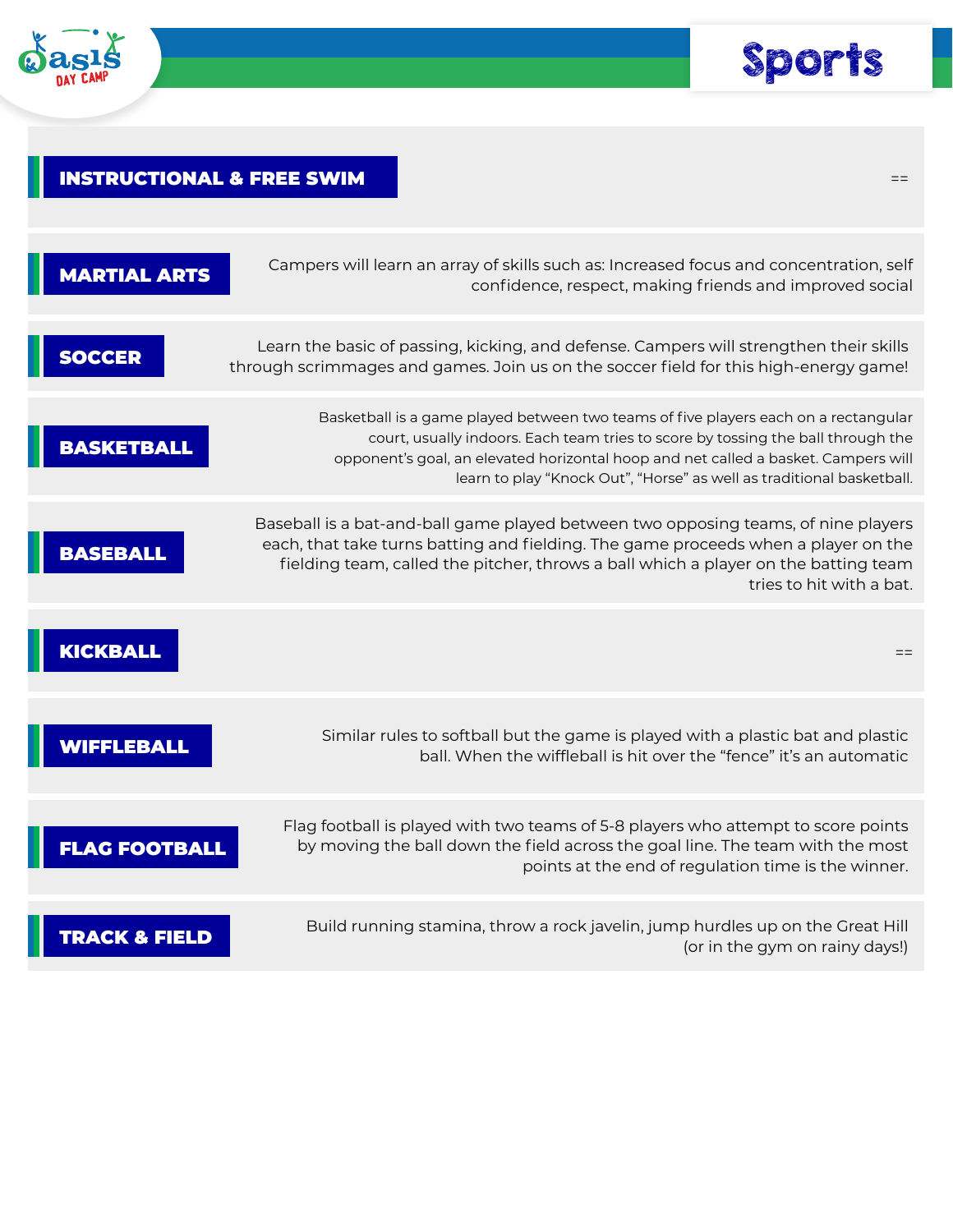